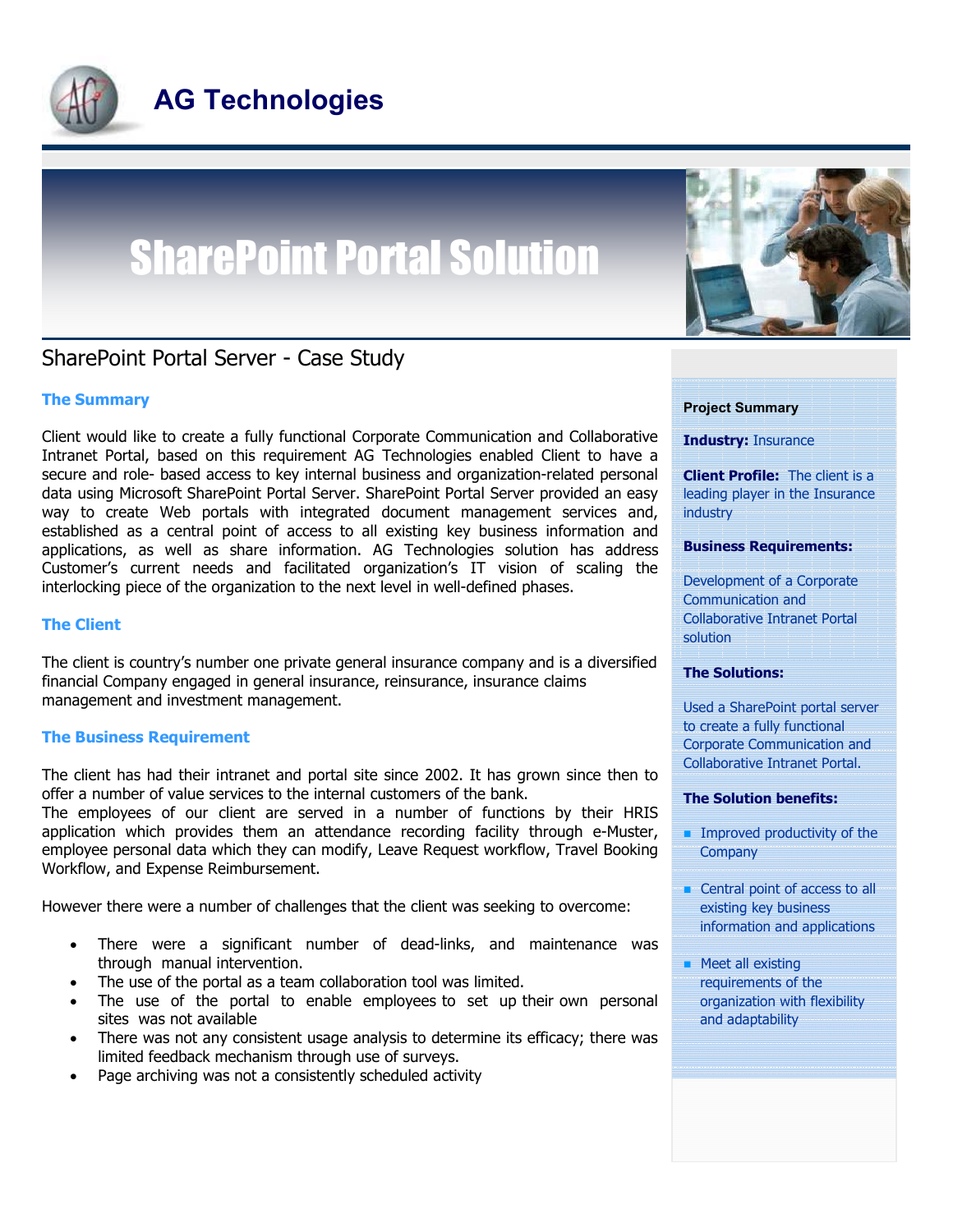

## The Solution

AG Technologies created a functional Corporate Communication and Collaborative portal. It is capable of enabling the client employees to become more productive by having secure and role- based access to key internal business and organization-related personal data. It is also able to collaborate on projects effectively with their co-workers.

## The portal consisted of the following modules:

## Module 1 **Organization**

- Enterprise Learning
- News
- Organization Hierarchy
- Holiday
- MD's message

## **TEAMS**

- Projects
- Team Documents
- Initiatives
- Tasks

## People

- My Page
- e-Muster
- User specific information

## Module 2

- Allied Tools (InfoPath, BizTalk WSS –SPP or ASP.NET).
- Role guide, evaluation and goal setting of employee with E-learning Integration.
- Procurement.
- ESOPs.
- Legal
- Purchasing Processes.

## Module 3

• Knowledge Center.